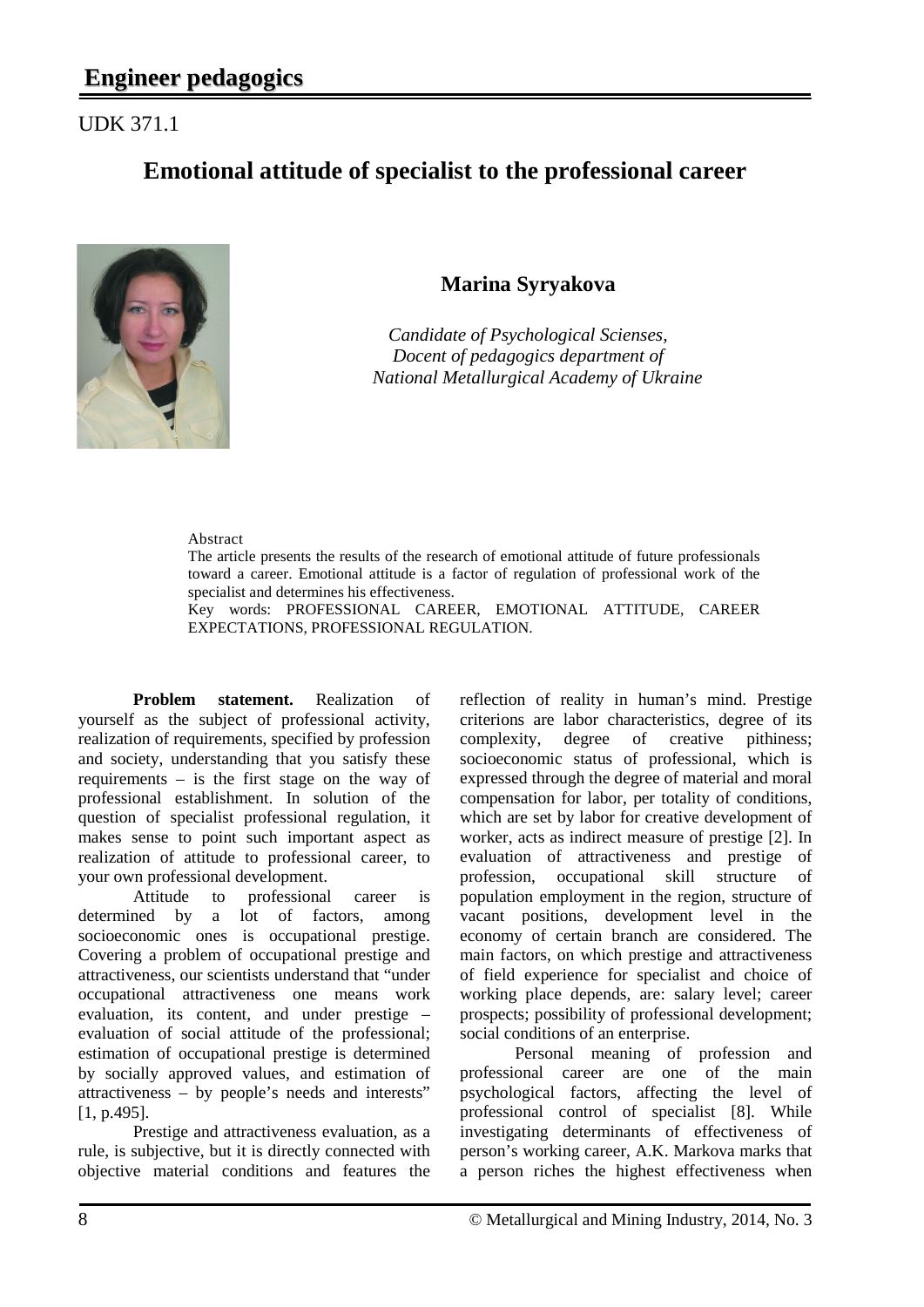profession takes the meaning. The meaning is determined by personal meaning of profession for a person, passionate personal-indirect attitude to the labor. For obtaining success in professional activity person should see all new meanings of profession [4].

In accordance with V.N. Myasishchev opinion, the highest level of person's development and his relation system are determined by the level of conscious attitude to the environment and selfconsciousness as conscious person's attitude to his own [5]. Peculiar mechanism of realization is intellectualization of emotions. Intellectualization of emotions – is the mechanism by the action of which,there happens the change of relations, expressed in emotional reactions, on more realized intellectual relations, which do not lose emotional intenseness [3, p. 333].

O.Sh. Tkhostov and I.G. Kolimba, while researching of arbitrariness in indirect control of emotions, consider that emotion realization happens in the process of its determination, in particular, defining role here plays the language as sign system. Emotions themselves in the role of signs carry signaling information in relation of objectives and phenomena to the human needs. Being a sign, consisting of affective feeling and the subject of this feeling, emotion contains information about that fact that certain object has definite meaning for subject and acting as a sign, the emotion is being outlasted, i.e. response in the form of emotional attitude and caused by object properties, ascribes to this object some qualities [7].

On our opinion while formation of professional presentations of specialists, consciousness exactly must be the factor, which is able to convert them into the side of greater perspective, which appears in the revelation of constructive ability of career expectations. Herein one should consider not only his own abilities and inclinations as the subject of activity, which should be adequately evaluated, but also have detailed picture of concepts concerning specific character of object of activity – future profession.

**Statement of problem.** The aim of our article is to state research results of emotional attitude of future specialists to the professional career. In the research of emotional attitude of future specialists, graduates of different specialities (2009, 2010), I.L. Solomin's "Methodology of colour metaphors" was used. This methodology is focused on the revelation of emotional attitude of a person to the wide range of phenomena connected, first of all, with different aspects of professional activity [6].

Analysis of researches under this methodology is based on the following principles: notions, marked by the most attractive color, are characterized by the most positive attitude to them; the most harsh colors denote the notions, which are characterized by negative attitude to them; set of notions, marked by one color, are characterized by similarity of emotional attitude to them, they are associatively combined in human's consciousness. Peculiarities of "Methodology of color metaphors" are: designation of various notions by one color is indirect factor of their subjective similarity; methodology does not bear on the standard psychological meaning of colors; methodology is not limited by revelation of person's attitude to his own, his condition and other people, but oriented on the diagnostics of wider range of attitudes, first of all, to various kinds of activity.

Methodology provides the list of notions, requiring examination and eight colored cards (M. Lyusher's standard set of colors), which are proposed to the person under test. Instruction of "Methodology of color metaphors" requires picking up the color to each notion, which, in the opinion of a person under study, will correspond him the best. After assumption to each notion of corresponding color, it is required to put in order the colors under the degree of their attractiveness, from the most attractive to the less attractive one. In the line with tasks of this research, the list from 39 notions, which are notionally grouped by categories, was formed:

Values and needs – *earnings, money; safety, stability, guarantees, confidence; communication, love, trust; freedom, acknowledgment, career, power, superiority; success, creativity, knowledge, responsibility, duty*.

Knowledge and types of activity – *labor, work, study, profession, business, education, management, science, art, sport, computer.*

People, I myself – *Me, people, family.*

Events and stages of life journey – *my past, my future, failure.*

Emotional pain – *boredom, confidence, trust, doubt.*

Notions, which were selected into the list, include the main types of person's activity in the period of emerging adulthood, values and needs, which are peculiar to solution of typical agedependent tasks (achievement of identity and nearness, professional identity). Some notions are able to fulfill the function of living aims, the other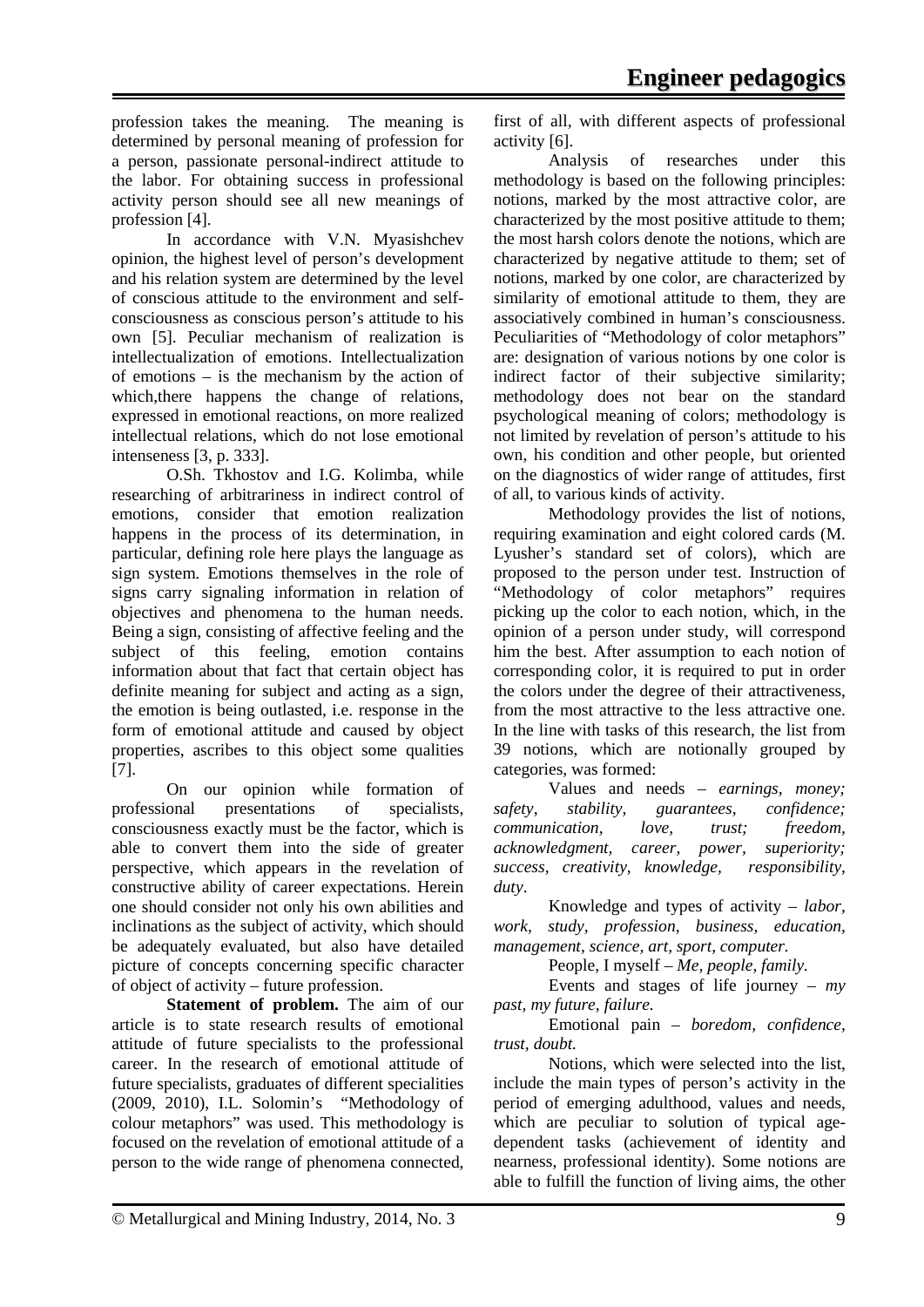ones fulfill the function of means or conditions for achieving the goals. Notions, as follows from their content, may be connected with each other to a greater or lesser degree and make the groups of corresponding phenomena. Such homogeneous in content group of notions should be determined by close arranged colors, which are chosen.

While results interpretation, it was considered that motivational sphere of a person seizes phenomena of needs, motives, inclinations, interests, values, mindsets, positions. It is closely connected with emotional attitude system of a person to different aspects of reality: to other people, to your own, to own activity. In the structure of relations one of the most important roles plays the attitude to own future, to your own, to various types of activity. Revelation of attitude to activity, which characterizes the presence, power and content of motives for activity and feeling content, appearing in relation to it, is of particular significance in this research.

In common attitude to professional activity is expressed through the notions: *labor, work, study, profession, career, business, responsibilities, duty.* To all the proposed by methodology notions certain color is assigned (according to the opinion of a person under test), then its place in the arranged by the degree of attractiveness color range is determined. In case when the notion is associated with colors, located in the beginning of the range  $(1<sup>st</sup>, 2<sup>nd</sup>, 3<sup>rd</sup>$  places). one may state positive attitude to this notions. Notions, located on the bottom places in the range

 $(6<sup>th</sup>, 7<sup>th</sup>, 8<sup>th</sup>)$  reveal negative attitude to them. Location of notions in the middle of the range  $(4<sup>th</sup>,$  $5<sup>th</sup>$ ) may be interpreted as neutral attitude.

**Statement of basic material.** Notion of *professional career* is directly connected with wide range of other notions, reflecting professional activity of a person in common. In order to reveal the character of attitude of people under test to professional career, groups of notions with which the notion of professional career is correlated were investigated; this allows to investigate range of interests, values, motives and to determine the place of *professional career* among them. According to "Methodology of color metaphors" the most attractive notions, which have great value for a person and positive emotional tinge are in the beginning of the range; the bottom places are taken by outdated, unsightly, and unpleasant for testees. In such a way the most important and the less important notions, which determine corresponding emotional attitude of a person, are revealed.

Notions, located in the middle, show the degree of attractiveness in common (see table 1). Table 1 illustrates middle values of location of the notions and their standard deviations, arranged in ascending order, which reflects the degree of attractiveness of suggested notions.

Analysis of notions, which are arranged in location quotient of notions in the range of attractiveness, allows to distribute the notions under the degree of their attractiveness and corresponding emotional attitude to them: high, middle, low levels.

**Table 1** Average values and standard deviations in terms of location of notions under "Methodology of color metaphors" (n=282)

| No of<br>place |                | No of notion Content of the notion | Mid.<br>value | St. dev. |  |
|----------------|----------------|------------------------------------|---------------|----------|--|
|                | m39            | Me                                 | 1.69          | 1.29     |  |
| $\overline{c}$ | m37            | Future                             | 1.71          | 1.28     |  |
| $\overline{3}$ | m1             | <b>Success</b>                     | 1.44<br>2.03  |          |  |
| $\overline{4}$ | m32            | Family                             | 1.75<br>2.37  |          |  |
| 5              | m <sub>9</sub> | Love                               | 2.38          | 1.74     |  |
| 6              | m22            | Freedom                            | 2.59          | 1.72     |  |
| $\overline{7}$ | m7             | Confidence                         | 2.81          | 1.82     |  |
| 8              | m6             | Salary                             | 3.00          | 1.92     |  |
| 9              | m8             | Communication                      | 3.00          | 1.80     |  |
| 10             | m35            | 3.04<br>Trust                      |               | 1.84     |  |
| 11             | m11            | 3.06<br>Career                     |               | 1.87     |  |
| 12             | m10            | Acknowledgment                     | 3.13          | 1.83     |  |
| 13             | m21            | Art                                | 3.18          | 1.94     |  |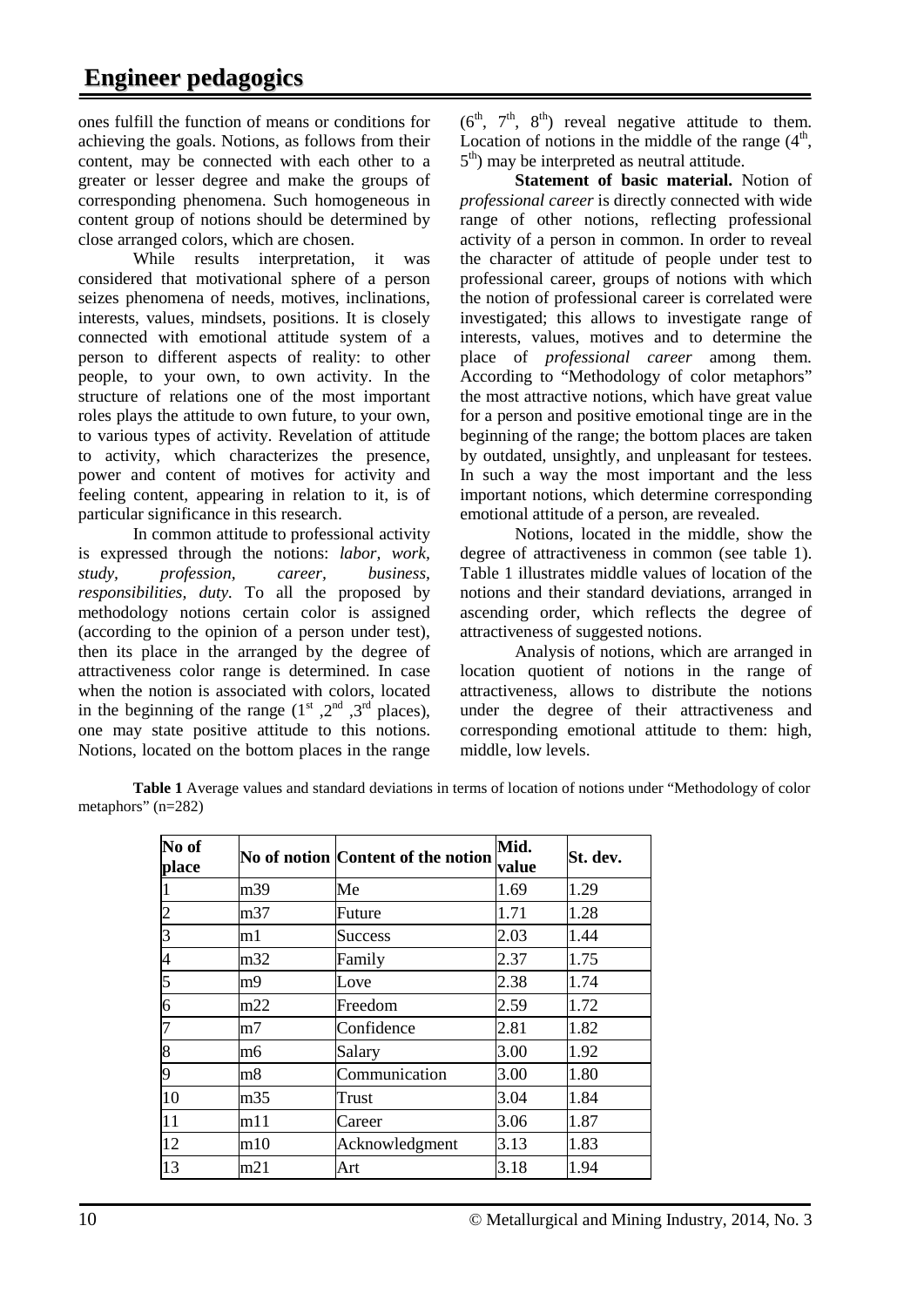| 14 | m29            | Profession       | 3.27<br>1.99 |      |
|----|----------------|------------------|--------------|------|
| 15 | m19            | Creativeness     | 3.28         | 1.99 |
| 16 | m12            | Independence     | 3.30         | 2.06 |
| 17 | m <sub>3</sub> | Money            | 3.34         |      |
| 18 | m26            | <b>Business</b>  | 3.34<br>2.11 |      |
| 19 | m33            | Sport            | 3.34<br>2.18 |      |
| 20 | m16            | Knowledge        | 3.45         | 1.99 |
| 21 | m38            | People           | 3.46         | 2.18 |
| 22 | m13            | Stability        | 3.48         | 2.05 |
| 23 | m31            | Education        | 3.51         | 1.98 |
| 24 | m4             | Safety           | 3.52         |      |
| 25 | m23            | Advantage        | 3.57         |      |
| 26 | m27            | Study            | 3.80         |      |
| 27 | m <sub>5</sub> | Guarantees       | 3.86         |      |
| 28 | m30            | Past             | 3.93         |      |
| 29 | m18            | Management       | 3.99         |      |
| 30 | m25            | Science          | 4.12         | 2.10 |
| 31 | m15            | Work             | 4.23         | 2.05 |
| 32 | m28            | Computer         | 4.27         | 2.17 |
| 33 | m14            | Power            | 2.37<br>4.32 |      |
| 34 | m17            | Responsibilities | 4.37<br>2.12 |      |
| 35 | m20            | Labor            | 4.44<br>2.35 |      |
| 36 | m24            | Duty             | 5.69         | 2.22 |
| 37 | m34            | Doubt            | 6.23         | 1.57 |
| 38 | m36            | <b>Boredom</b>   | 6.77         | 1.57 |
| 39 | m2             | Failure          | 6.86         | 1.52 |

The smaller middle value of notion place, the more it is attractive (located in front of the range) and vice versa. Minimal middle value  $-1$ ,  $maximum - 8 units.$ 

Arrangement of data according to their range among middlegoup values of notion allows to determine the groups of notions with different levels of attractiveness. Table 2 reflects groupings of notions according to their quantitative meaning, which allows to distribute them by the degree of attractiveness. Quantitative meaning reflects rank place of the notion, which means the degree of attractiveness of corresponding notion: in the beginning of the range there are the most attractive and at the end – the less attractive notions.

That is why common rank range of notions is possible to distribute by quantitative factor and to mark low, middle, high level of notion attractiveness.

**Table 2** Groups of notions with high, middle, low level of attractiveness according to the "Methodology of color metaphors" (n=282)

| <b>Groups of notions</b>            |                                |                                    |
|-------------------------------------|--------------------------------|------------------------------------|
| <b>High level of attractiveness</b> | Middle level of attractiveness | <b>Low level of attractiveness</b> |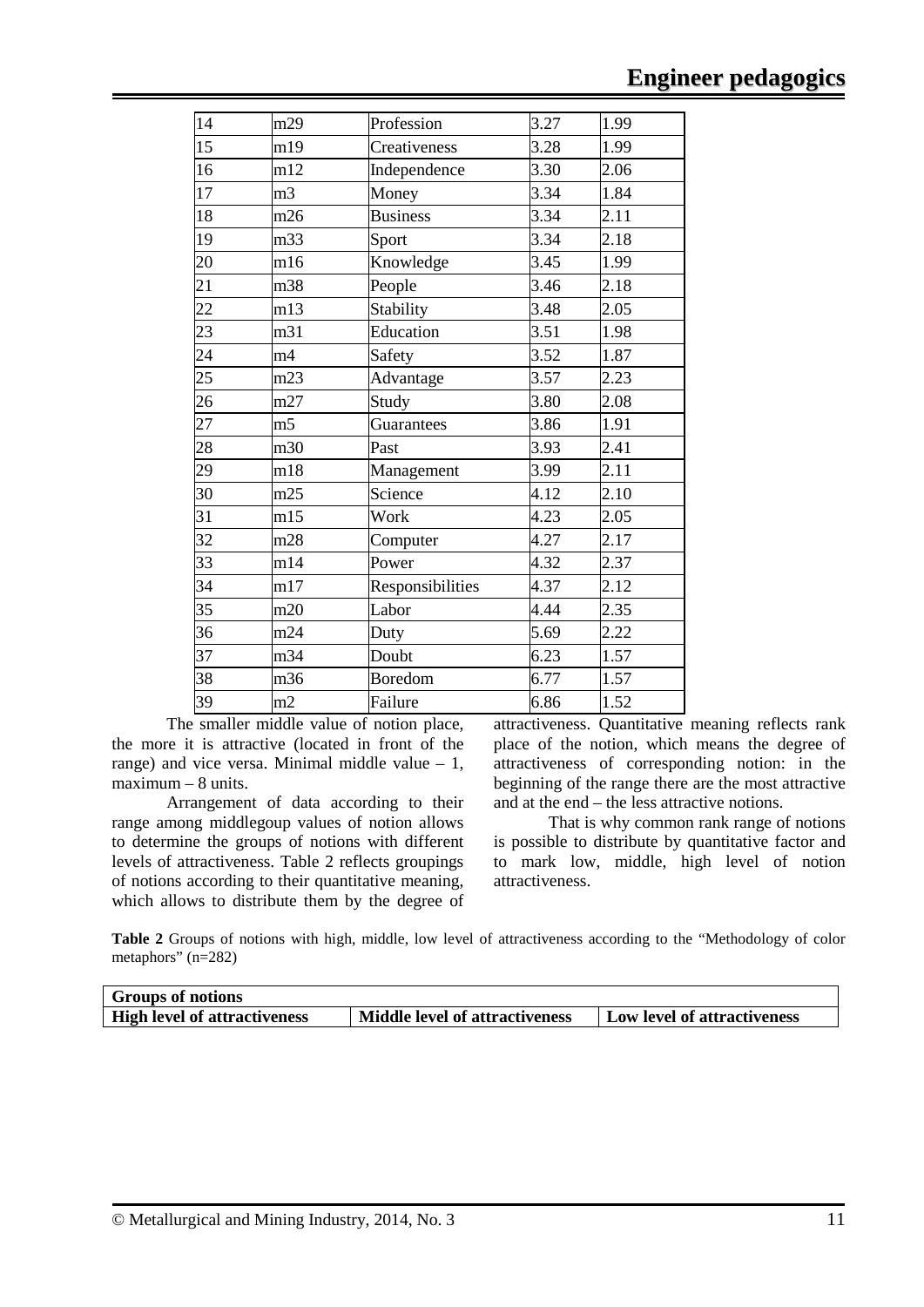# **Engineer pedagogics**

| Me             | Profession      | Guarantees       |
|----------------|-----------------|------------------|
| Future         | Art             | Past             |
| <b>Success</b> | Independence    | Management       |
| Family         | Money           | Science          |
| Love           | <b>Business</b> | Work             |
| Freedom        | Sport           | Computer         |
| Confidence     | Knowledge       | Power            |
| Wages          | People          | Responsibilities |
| Communication  | Stability       | Labor            |
| Trust          | Education       | Duty             |
| Career         | Safety          | Doubt            |
| Acknowledgment | Advantage       | <b>Boredom</b>   |
| Art            | Study           | Failure          |

Content analysis of each group of notions helps to realize interrelations of notions inside the group, to reveal differences of each group of notions, and also to match content characteristics of groups of notions and peculiarities of attitude to them on the part of people under test.

The notions, located close to each other and that is why combined into one group of notions, have the similar degree of attractiveness, they acquire alike subjective meaning, and are determined as the ones having similar value for testee. Group of notions with high level of attractiveness contains the notions of the greatest value for testees. Attitude to your own and your future is characterized by high level of selfacceptance, positive expectations and confidence in further successful development of life events. Events, which are expected in future, are connected with such values as *personal success, acknowledgment, career, confidence, freedom*; in the sphere of human relations they are determined by *communication, love, trust, family; earnings* take an important place among material needs; *art*  is stated among occupation and types of activity.

Notions, connected with professional activity (for example the notions *labor, work, study, profession, career, business, responsibilities, duty*) did not enter the group with high degree of attractiveness.

In the group of notions of middle level of attractiveness, which reflect middle level of interest in them, such values as *safety, stability, independence, dignity* were included; such notions as *creativity and knowledge* contain the need for self-actualization; material needs are expressed by the notion *money*; *study, profession, business, education, sport* are marked among types of activity; the notion *people* reflects middle positive attitude tot people. It is obvious that the notions *profession, study, business,* correlate with the notions, which have emotionally positive tint (for

example *safety, stability, independence*), this reveals positive attitude to these notions.

Group with low level of attractiveness contains the notions of small importance for testees or even the categories of undesirable notions. There are *power, guarantees* (which points at their shortage among people under test) among such non-significant values, among the least significant – *responsibilities, duty.* Among the notions, reflecting the types of activity, *labor, work, management, science, computer* are stated. They may be understood as not important, not significant or unpleasant. These notions bear to *failure, boredom, doubt and past.* 

In such a way, content analysis of groups of notions by the degree of attractiveness shows certain level of attitude to the notions, connected with professional activity (labor, work, study, profession, career, business) and allows to conclude about peculiarities of attitude to professional career.

The notion career exists in the concepts of people under test separate from other notions and has positive emotional tinge, which provides positive attitude to it. The notions *profession, study, education, business, knowledge* are considered to be significant in one's life, but not the most important and they are not connected with the notion career. The notions connected with notions *labor, work, responsibilities, duty*, which show negative attitude to them, have smaller importance. Research results of emotional attitude to the wide range of phenomena, connected with different types of professional activity, through revelation of degree of notion attractiveness, connected with professional activity, point at significant differences in the system of these notions, mismatches to real correlation of these notions against each other, absence of ability to see proved connections between the notions, oddness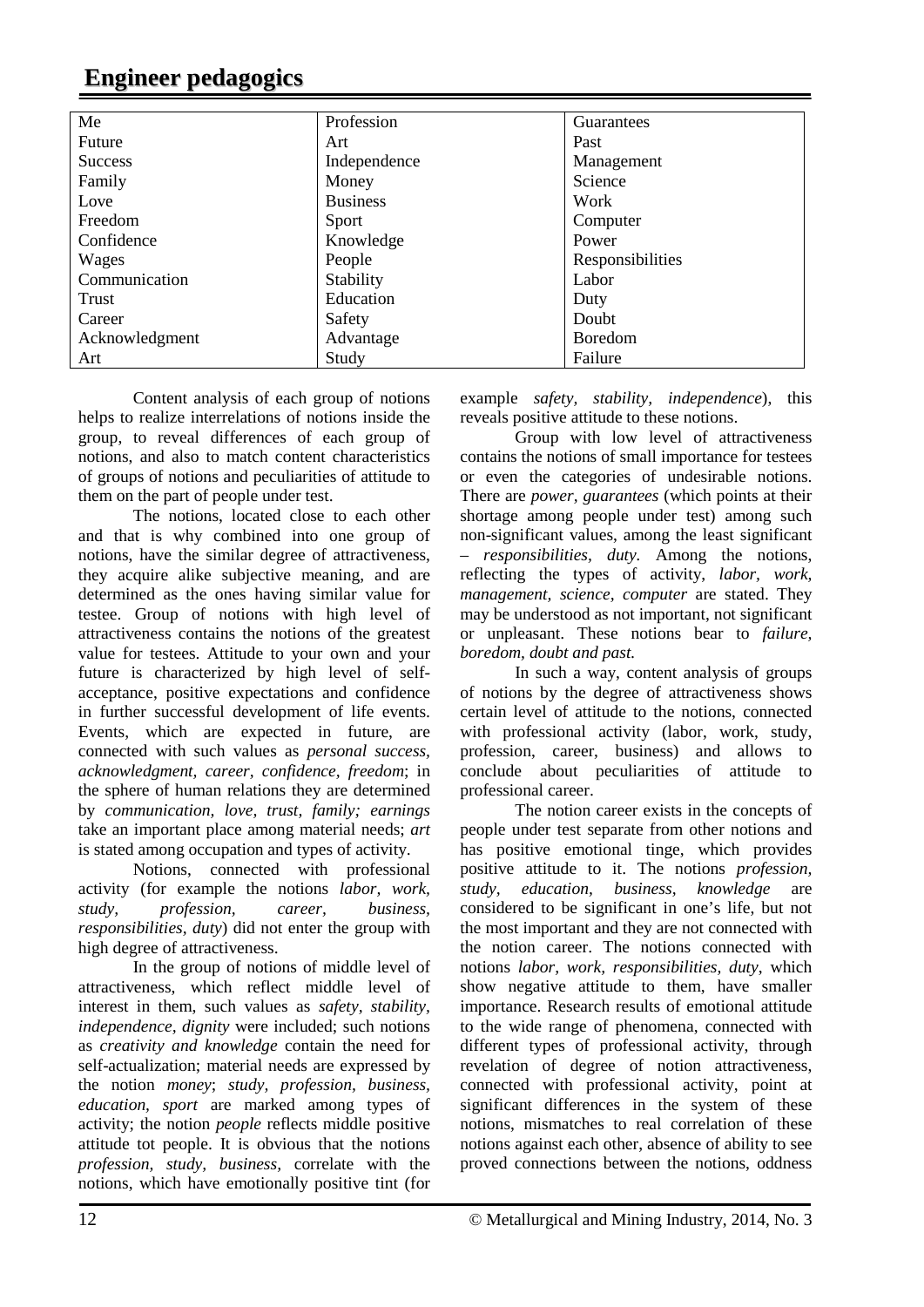of related notions, from which career expectations are made.

For checking of reliability of results obtained with the help of analysis of notion content, entering the groups with different degree of attractiveness and revelation of the leading characteristic, which combines investigated notions into one group and also hierarchy of interrelations of features, clustering analysis was used. Analysis of notions of specified groups allows to determine their content characteristics and to reveal common feature. The notions, which were included into different groups (clusters), are shown in the table 3.

In the table 3 one may see almost symmetrical distribution of notions, having entered the groups: group 1 contains 12 notions, group  $2 -$ 14 notions, and group 3 – 13 notions. Such quantitative representation of groups allows to compare their content against each other and also with content of notion groups, distributed in accordance with the attractiveness parameter. Notions combined in the group 1 reflect the need in safety (*guarantee, safety, stability, confidence*), values and needs connected with self-affirmation (*freedom, career, power*), material needs (*earnings, money*), some types of activity and occupation (*business, management*).

| Table 3 Groups of notions connected with various types of activity based on cluster analysis |  |  |  |
|----------------------------------------------------------------------------------------------|--|--|--|
|----------------------------------------------------------------------------------------------|--|--|--|

| Group 1        |                 | Group 2        |                  | Group 3        |                |
|----------------|-----------------|----------------|------------------|----------------|----------------|
| N <sub>0</sub> | notion          | N <sub>0</sub> | notion           | N <sub>0</sub> | notion         |
| m <sub>5</sub> | Guarantees      | m31            | Education        | m21            | Art            |
| m4             | Safety          | m27            | Study            | m19            | Creativity     |
| m26            | <b>Business</b> | m25            | Science          | m35            | <b>Trust</b>   |
| m18            | Management      | m28            | Computer         | m23            | Advantage      |
| m14            | Power           | m24            | Duty             | m10            | Acknowledgment |
| m13            | Stability       | m17            | Responsibilities | m30            | Past           |
| m11            | Career          | m33            | Sport            | m38            | People         |
| m <sub>7</sub> | Confidence      | m29            | Profession       | m39            | Me             |
| m22            | Freedom         | m16            | Knowledge        | m37            | Future         |
| m12            | Independence    | m20            | Labor            | m32            | Family         |
| m <sub>6</sub> | Earnings        | m15            | Work             | m8             | Communication  |
| m <sub>3</sub> | Money           | m36            | Boredom          | m <sub>9</sub> | Love           |
|                |                 | m34            | Doubt            | ml             | <b>Success</b> |
|                |                 | m2             | Failure          |                |                |

Analysis of notions of group 1 reveals their content similarity with the group of notions of middle degree of attractiveness (by the index of notion location in the range of attractiveness), understanding of which reflects middle level of interest in them. In common analysis of notions content in the group 1 makes it possible to define common feature, which unites the notions with each other, and give generalized name to the group "Self-affirmation".

In the group 2 there combined the notions, reflecting the types of activities and occupation (*education, study, science, computer, sport, profession, work, labor*), negative emotional pain (*boredom, doubt, failure),* notions connected with person's self-actualization ( *duty, responsibilities),* which also have rather negative tint, and the notion of knowledge with positive tint. Analysis of notions content of group 2 proves the similarity

with group of notions with low degree of attractiveness (by the index of notion location in the range of attractiveness), which contains notions of non-significant importance or undesired notions. Common feature, combining the notions of the  $2<sup>nd</sup>$ group can be called "Activity".

Cluster analysis reveals interrelation of groups of notions No 1 and 2. Such index correlates with the results of content analysis, with the help of which their interrelation was revealed, which reflects the names of two groups the notions *self-affirmation and activity.*

Group 3 contains the notions reflecting communication needs and values (*trust, communication, love*), need in self-affirmation (*advantage, acknowledgment, success*), types of activity, do not connected with work or professional one (*creativity, art*), presence of people (*Me, people, family*), stages of life journey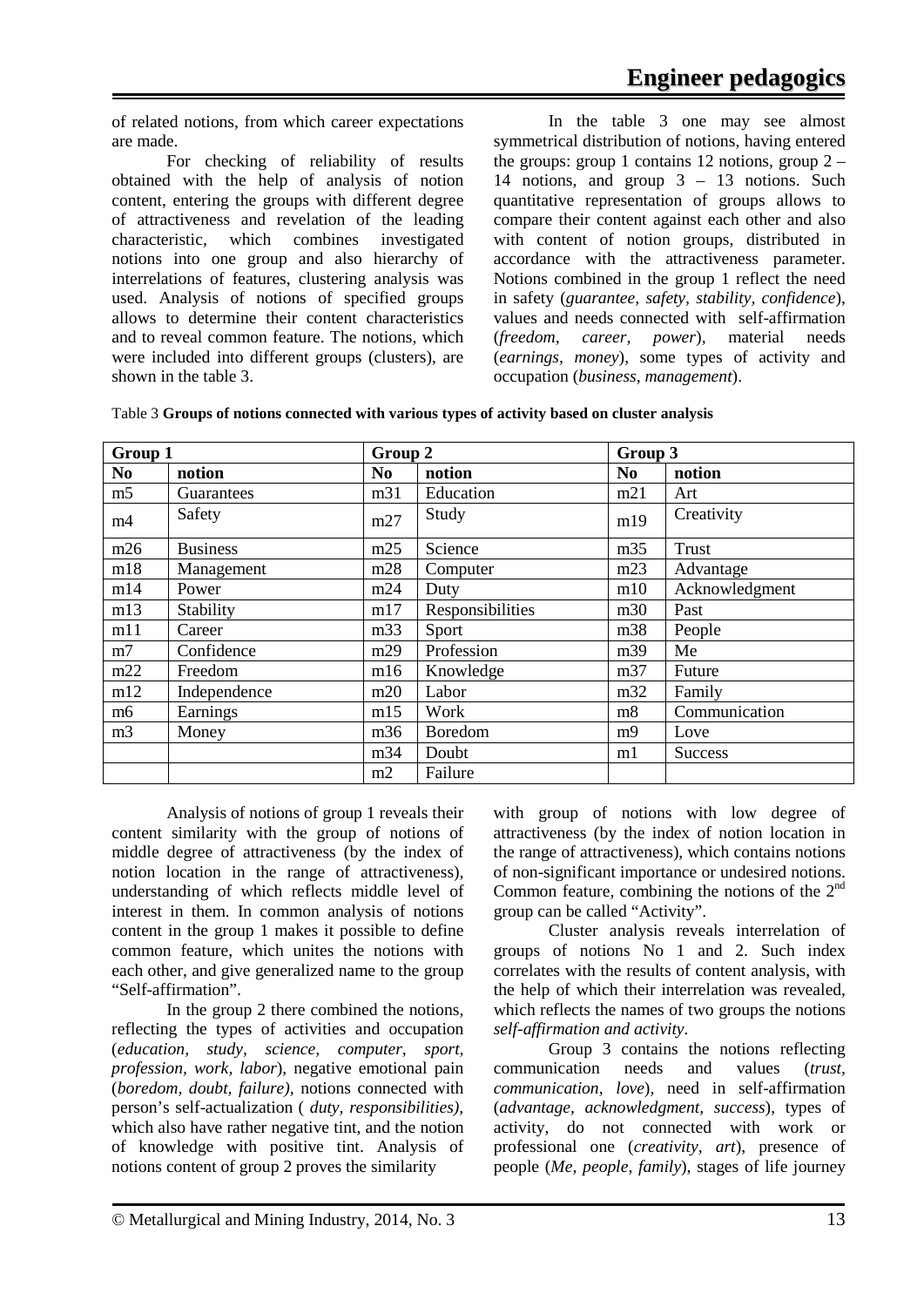(*past, future*). By the content, notions entered the  $3<sup>rd</sup>$  group are similar with the group of notion with high degree of attractiveness (by the index of notion location in the range of attractiveness), which contains the notion of greatest value for the testee. The main feature, which combines the notions with each other and reflects the common meaning of the group of notions, can be called as "Personal life".

In common the results of cluster analysis prove the difference concerning testees towards certain aspects of life activity: evaluation of phenomena, which concerns confirmation of a person in the society, appears to be of middle attractiveness; phenomena, which concerns work activity of a person, have not satisfying evaluation; phenomena connected with personal life have active positive evaluation.

The character of attitude to professional career was investigated through the groups of notions with which the notion professional career is correlated: through the *notion labor, work, study, profession, career, business, responsibilities, duty*. As shown in the results of analysis, neither of marked notions have entered in the group of notions with positive attitude, to the majority of notions, reflecting work activity of a person, negative attitude was found out, separation of these notion from the person.

Significant difference by the indexes of notions, reflecting the attitude to professional activity, was revealed between the groups of men (n=145) and women  $(n=137)$ . The following notions have high indexes: *stability, knowledge, responsibilities, science, profession, education, sport*. In the group of women the notions of *love and family have high indexes.*

Research results of emotional attitude to the wide range of phenomena, connected with different types of professional activity, through the revelation of degree of notion attractiveness, point on significant difference in emotional attitude to the corresponding notions, coincide with some differences in the system of notions, inconformity to the real correlation of these notions between each other, absence of seeing of accurate relations between notions, oddness of related notions, of which career expectations consist.

The character of attitude to professional career is investigated through the group of notions with which the notion "*professional career*" correlates: through the notions of *labor, work, study, profession, career, business, responsibilities, duty*. The result of analysis show that none of the notions entered the group with

positive attitude, the majority of notions, reflecting work activity were found to be with negative attitude to them.

There is a difference in attitude of the testees to some parts of life activity: medium attractive evaluation of phenomena, which concern confirmation of a person in society; disapproving evaluation of phenomena, which reflect work activity of a person; active positive evaluation of phenomena connected with private life.

### **Conclusions**

Research results of emotional attitude to professional career of future specialists through the determination of attitude to the wide range of phenomena connected with various types of professional activity, degree of their attractiveness, point on the large difference in emotional attitude to corresponding notions. There observed differences in the system of notions, inconformity to the real correlation of these notions, absence of seeing reliable relations between them, oddness of related notions, from which the attitude to professional career is formed.

Analysis results concerning attitude to professional career, investigated through the notions *labor, work, study, profession, career, business, responsibilities, duty,* show that none of the notions entered the group of notions with positive attitude; majority of notions, reflecting work activity, have negative attitude.

The difference between future specialists and certain parts of life activity is obvious: medium attractive estimation of phenomena connected with person's confirmation in society; disapproving estimation of phenomena reflecting work activity; active positive estimation of phenomena connected with private life.

Investigation of emotional attitude to professional career during study should promote improvised, realized regulation of professional activity of future specialists on their professional way.

### **References**

- 1. Bandurka A.M., Bocharova S.P., Zemlyanskaya E.V. *Professionalizm i lіderstvo* [Professionalism and leadership]. Khar'kov, «TITUL», 2006. P. 578.
- 2. Bandurka A.M., Bocharova S.P., Zemlyanskaya E.V. *Psikhologiya upravleniya* [Psychology of management]. Khar'kov, Fortuna-pres, 1998. P. 464.
- 3. Lomov B.F. Psikhicheskaya regulyatsiya deyatel'nosti: Izbrannye trudy [Psychical regulation of activity: Selecta]. Moscow, Institut psikhologii RAN, 2006. p. 624.